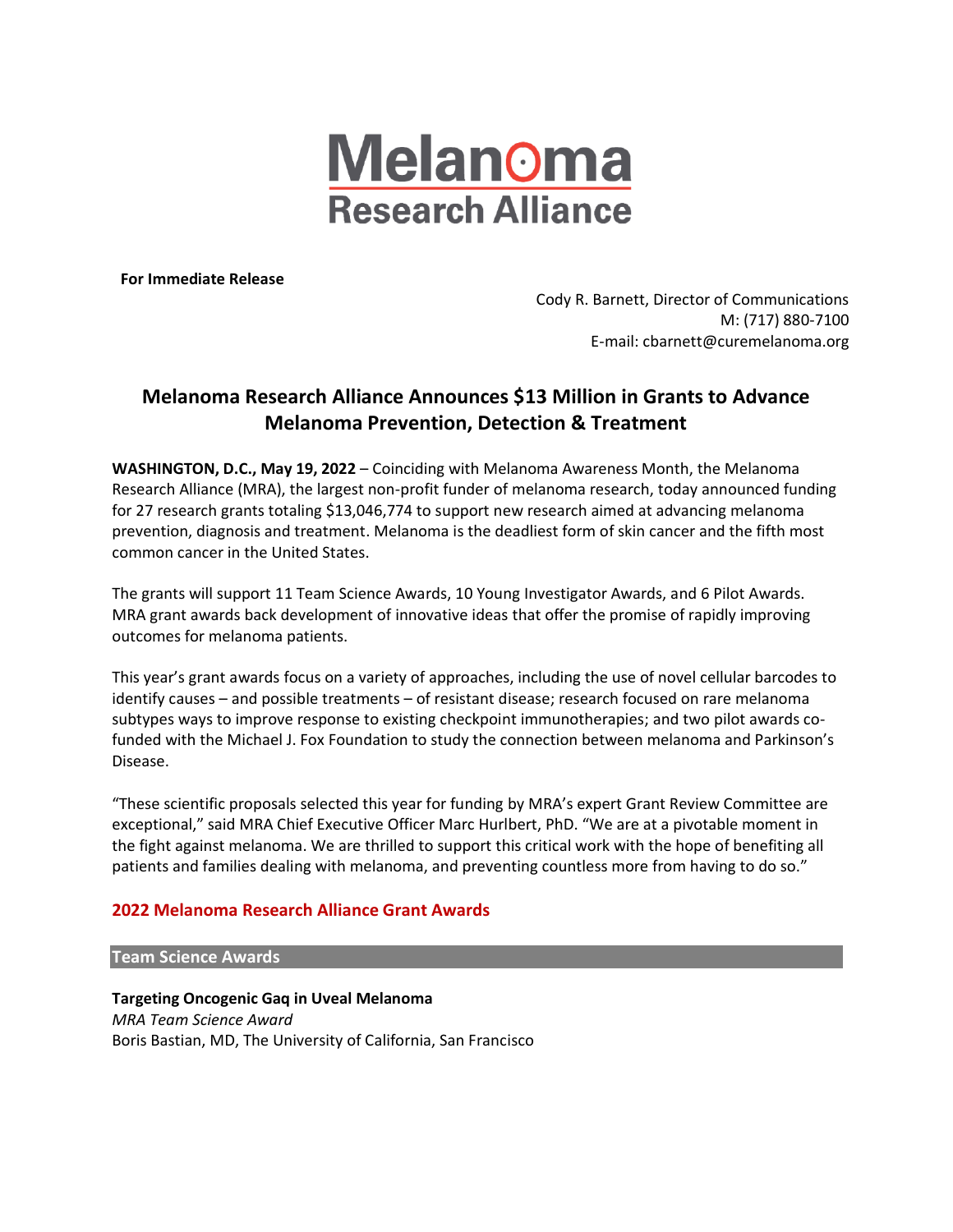#### **Identification & Validation of Novel Druggable Targets in Mucosal Melanoma**

*MRA Team Science Award* Genevieve Boland MD, PhD, Massachusetts General Hospital

# **Targeting Epigenetics to Enhance Anti-Melanoma Immunity**

*Leveraged Finance Fights Melanoma – MRA Team Science Award* Marcus Bosenberg MD, PhD, Yale University

# **Targeting RNA Processing to Enhance Mucosal Melanoma Immunotherapy**

*MRA Team Science Award* Rotem Karni PhD, Hebrew University of Jerusalem

## **Harnessing B Cell Checkpoints in Melanoma**

*MRA Team Science Award, collaboratively funded by Brigham and Women's Hospital and The University of Texas MD Anderson Cancer Center* Vijay Kuchroo DVM, PhD, Brigham and Women's Hospital, Inc.

## **Targeting Chromothripsis to Suppress Metastasis and Therapy Resistance**

*MRA Team Science Award* Roger Lo MD, PhD, The University of California, Los Angeles

## **Cellular Barcoding to Define Melanoma Drug Resistance and Cell of Origin**

*MRA Team Science Award for Women in Melanoma Research* Elizabeth E. Patton PhD, University of Edinburgh

# **Identifying Public Neoantigens, their TCRs and their Rules of Engagement**

*MRA Team Science Award* Yardena Samuels PhD, Weizmann Institute of Science

#### **Improving Immunological Memory During Anti-PD-1 Immunotherapy**

*MRA Team Science Award, collaboratively funded by Harvard Medical School and Dana-Farber Cancer Institute* Arlene Sharpe MD, PhD, Harvard Medical School

#### **Noninvasive Prediction of Severe Toxicity from Immune Checkpoint Blockade**

*MRA Team Science Award, collaboratively funded by Yale University, Washington University, and Stanford University* Mario Sznol MD, Yale University

#### **Team Science Academic-Industry Partnership Award**

**Analytical and Clinical Validation of a Multiplex IF Biomarker for Anti-PD1** *MRA Team Science Academic-Industry Partnership Award* Janis Taube MD, Johns Hopkins University School of Medicine

**Young Investigator Awards**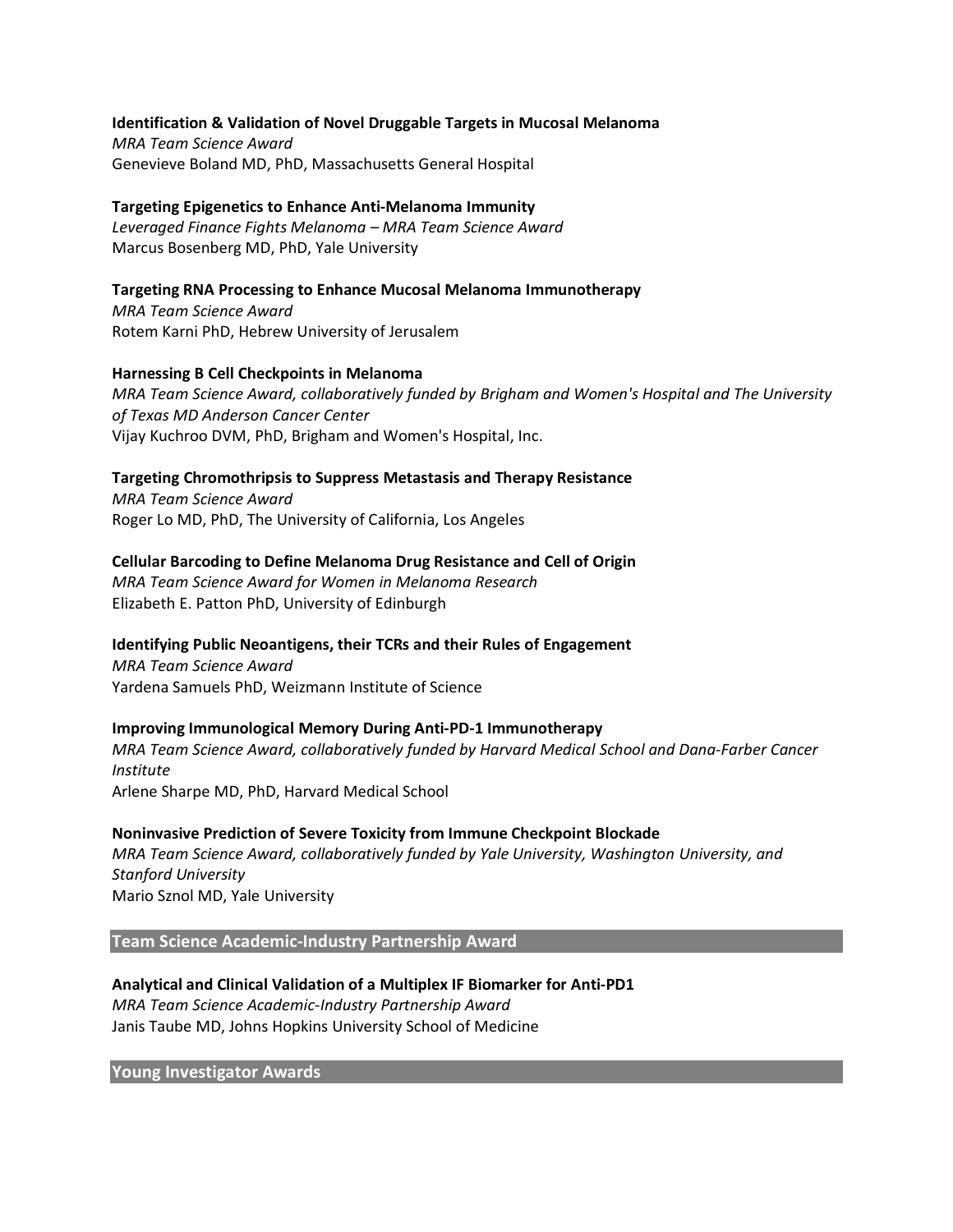**New Genetic Tools to Understand the Role of M6A in Melanomagenesis** *MRA Young Investigator Award* Claudio Alarcon PhD, Yale University, School of Medicine

**Decipher the Epigenetic Code Regulating Cellular Dynamics in Acral Melanoma** *MRA Young Investigator Award* Junyue Cao PhD, The Rockefeller University

**Targeting Anti-Tumor Immunity in Anatomically Distinct Mucosal Melanomas** *MRA Young Investigator Award for Women in Melanoma Research* Kasey Couts PhD, University of Colorado Denver

**Investigating Lipid Kinase Pip4k2c in Regulating Anti-Tumor Immunity** *Bristol Myers Squibb – MRA Young Investigator Award* Karen Dixon PhD, Brigham and Women's Hospital

**Mechanisms and Relevance of Treg Expansion after PD-1 Blockade in Melanoma** *Bristol Myers Squibb – MRA Young Investigator Award* Francesco Marangoni PhD, The University of California, Irvine

**Interfering with Early Cell State Transitions to Prevent Drug Tolerance** *The Wayne Stinchcomb Big Orange Melanoma Foundation – MRA Young Investigator Award* Florian Rambow PhD, Essen University Hospital

**Interrogating Epigenetic Regulation of PD1 in Melanoma-Infiltrating T Cells** *Leveraged Finance Fights Melanoma – MRA Young Investigator Award in memory of Michael Konigsberg* Debattama Sen PhD, Massachusetts General Hospital

**Tumor-Stroma Metabolic Crosstalk in Melanoma Brain Metastases** *Tara Miller Melanoma Foundation – MRA Young Investigator Award* Inna Smalley PhD, H. Lee Moffitt Cancer Center & Research Institute

**Investigating the role of FGL1/LAG-3 Axis in Melanoma Immunity** *Bristol Myers Squibb – MRA Young Investigator Award*

Jun Wang PhD, New York University School of Medicine

**mRNA-Based Re-Programming of Terminally Differentiated TILs**

*MRA Young Investigator Award* Yochai Wolf PhD, The Sheba Fund for Health Service and Research

#### **Pilot Awards**

**A Strategy to Identify the Basis of Melanoma and Parkinson's Comorbidity** *The Michael J. Fox Foundation – MRA Pilot Award* Deanna L. Benson PhD, Icahn School of Medicine at Mount Sinai